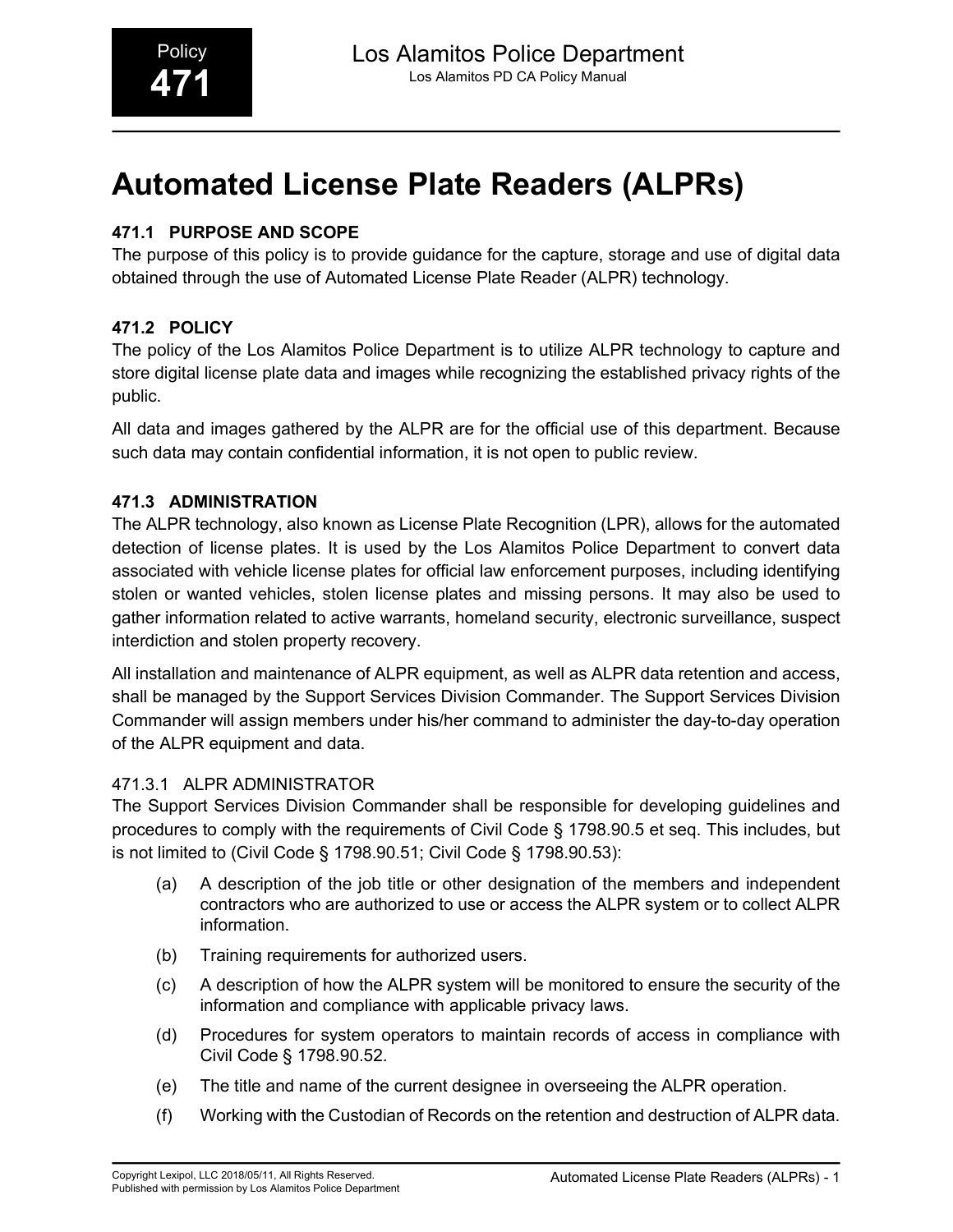Los Alamitos PD CA Policy Manual

## Automated License Plate Readers (ALPRs)

Los Alamitos Police Department<br>
Los Alamitos PD CA Policy Manual<br>
mated License Plate Readers (ALPRs)<br>
(g) Ensuring this policy and related procedures are conspicuously posted on<br>
the department's website.<br> **OPERATIONS**<br>
f the department's website.

#### 471.4 OPERATIONS

Use of an ALPR is restricted to the purposes outlined below. Department members shall not use, or allow others to use the equipment or database records for any unauthorized purpose (Civil Code § 1798.90.51; Civil Code § 1798.90.53).

- (a) An ALPR shall only be used for official law enforcement business.
- (b) An ALPR may be used in conjunction with any routine patrol operation or criminal investigation. Reasonable suspicion or probable cause is not required before using an ALPR.
- (c) While an ALPR may be used to canvass license plates around any crime scene, particular consideration should be given to using ALPR-equipped cars to canvass areas around homicides, shootings and other major incidents. Partial license plates reported during major crimes should be entered into the ALPR system in an attempt to identify suspect vehicles.
- (d) No member of this department shall operate ALPR equipment or access ALPR data without first completing department-approved training.
- (e) No ALPR operator may access department, state or federal data unless otherwise authorized to do so.
- (f) If practicable, the officer should verify an ALPR response through the California Law Enforcement Telecommunications System (CLETS) before taking enforcement action that is based solely on an ALPR alert.

#### 471.5 DATA COLLECTION AND RETENTION

The Support Services Division Commander is responsible for ensuring systems and processes are in place for the proper collection and retention of ALPR data. Data will be transferred from vehicles to the designated storage in accordance with department procedures.

All ALPR data downloaded to the server should be stored for a minimum of one year (Government Code § 34090.6) and in accordance with the established records retention schedule. Thereafter, ALPR data should be purged unless it has become, or it is reasonable to believe it will become, evidence in a criminal or civil action or is subject to a discovery request or other lawful action to produce records. In those circumstances the applicable data should be downloaded from the server onto portable media and booked into evidence.

#### 471.6 ACCOUNTABILITY

All data will be closely safeguarded and protected by both procedural and technological means. The Los Alamitos Police Department will observe the following safeguards regarding access to and use of stored data (Civil Code § 1798.90.51; Civil Code § 1798.90.53):